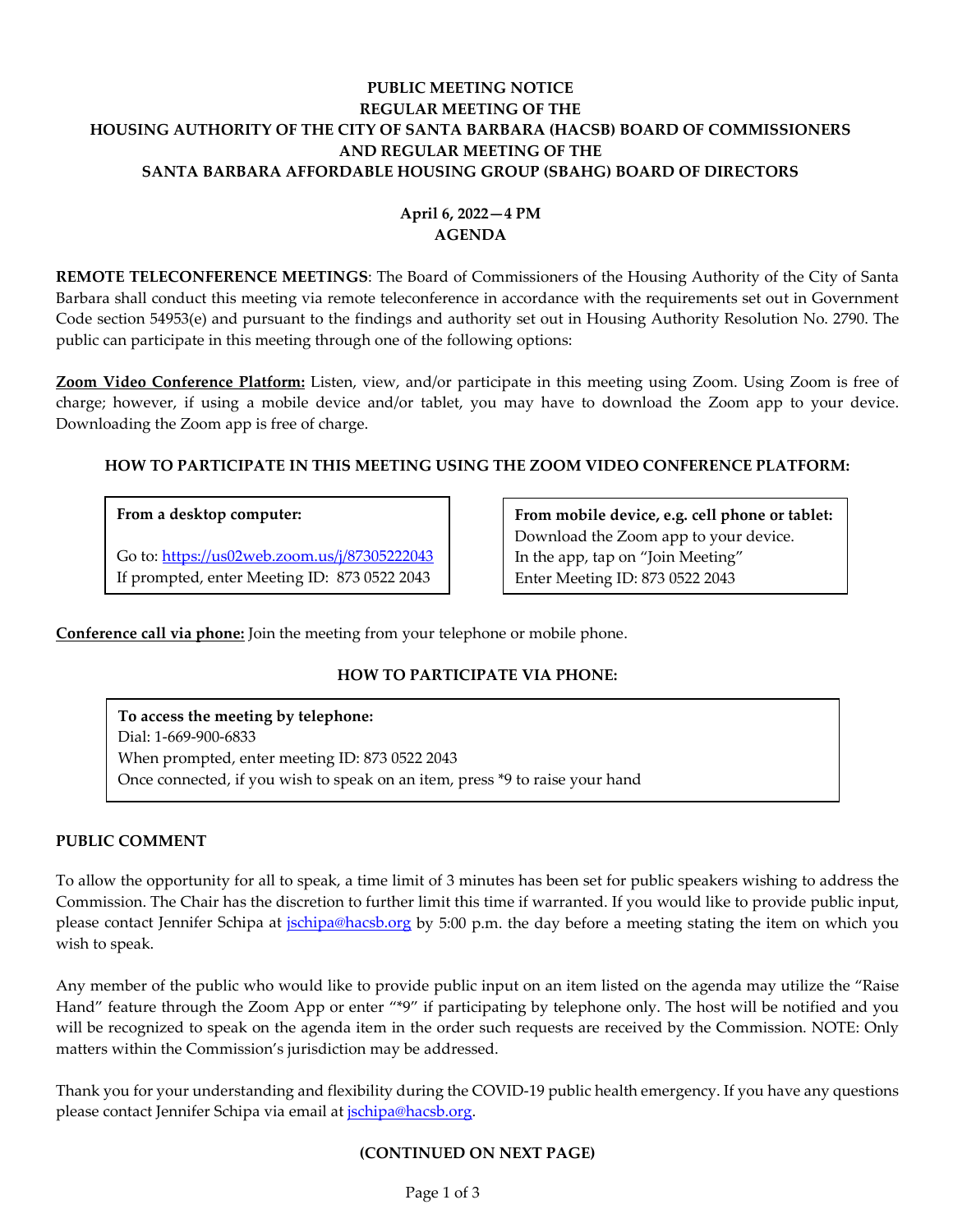- **I. Roll Call** Almengor **Latter Lines and Almengor** Rowell Faulstich Wheatley Fenger \_\_\_\_\_\_\_\_\_ Boss \_\_\_\_\_\_\_
- **II. Public Comment** Any member of the public may address the Housing Authority Commission and SBAHG Directors for up to three minutes on any subject within the jurisdiction of the Housing Authority and/or SBAHG that is not scheduled for a public discussion before them. The total time for this item is ten minutes.

# **III. Consideration of Minutes**

Muñoz \_\_\_\_\_\_\_

To be taken under Consent Calendar below.

# **IV. Bills and Communications**

- [1. California Association of Housing Authorities' 2022 Legislative Focus.](https://hacsb.org/download/meetings_2022/items/april/Item-IV.1_CAHA-Legistlative-Focus.pdf)
- [2. National Low Income Housing Coalition's FY 22 Budget Chart for HUD and USDA Programs.](https://hacsb.org/download/meetings_2022/items/april/Item-IV.2_NLIHC-HUD-USDA-Budget-Chart.pdf)
- [3. Letter from Scholarship Foundation of Santa Barbara thanking the Authority for \\$10,000 gift.](https://hacsb.org/download/meetings_2022/items/april/Item-IV.3_Letter-Scholarship-Foundation.pdf)
- **V. Consent Calendar** *The following Consent Calendar items will not usually require discussion by the Commission. Items on the Consent Calendar may be approved by a single motion. Any Consent Calendar item is open for discussion and a separate vote by the Commission upon request of any Commissioner. Should a member of the public wish to comment on an item on the Consent Calendar below, please come forward to speak at the time the Commission considers the Consent Calendar.*

# **1. Subject: Consideration of Minutes**

Recommendation: That the HACSB Commission [and SBAHG Board approve the Minutes of their March](https://hacsb.org/download/meetings_2022/items/april/Item-V.1_Minutes-03-02-2022.pdf) 2, 2022 Regular Meeting.

# **2. Subject: Consideration of Minutes**

[Recommendation: That the HACSB Commission and SBAHG Board approve the Minutes of their March 28,](https://hacsb.org/download/meetings_2022/items/april/Item-V.2_Minutes-03-28-2022-Special-Meeting.pdf)  2022 Special Meeting.

# **VI. Report of Executive Director**

# **1. Subject: Housing Element Update**

Recommendation: That the Commission receive a presentation by Santa Barbara City Project Planner, Rosie Dyste.

# **2. Subject: 5 Year Action Plan Update**

Recommendation: That the Commission receive an [update on the Housing Authority's 5 Year Action Plan.](https://hacsb.org/download/meetings_2022/items/april/Item-VI.2_5-Year-Action-Plan-Update.pdf) 

# **[3. Subject: Ratification of Contract Award to Vortex Construction for Improvements at 2120-2124 Oak Park](https://hacsb.org/download/meetings_2022/items/april/Item-VI.3_Oak-Park-Lane-ADU-Ratification.pdf)  Lane**

Recommendation: That the Commission: (1) ratify the Executive Director's award and execution of a contract with Vortex Construction in the amount of \$275,480 for the conversion of an artist's studio to an accessory dwelling unit (residential studio) as well as the conversion of an existing ground floor apartment for mobility compliance at 2120 Oak Park Lane; (2) authorize the Executive Director, or his designee, to approve up to \$68,870 (25% of base contract amount) in additional expenses to cover any cost increases resulting from change orders for work not anticipated or covered by the contract, and (3) note that funds needed for the project will be expended from the Authority's Non-HUD reserve funds.